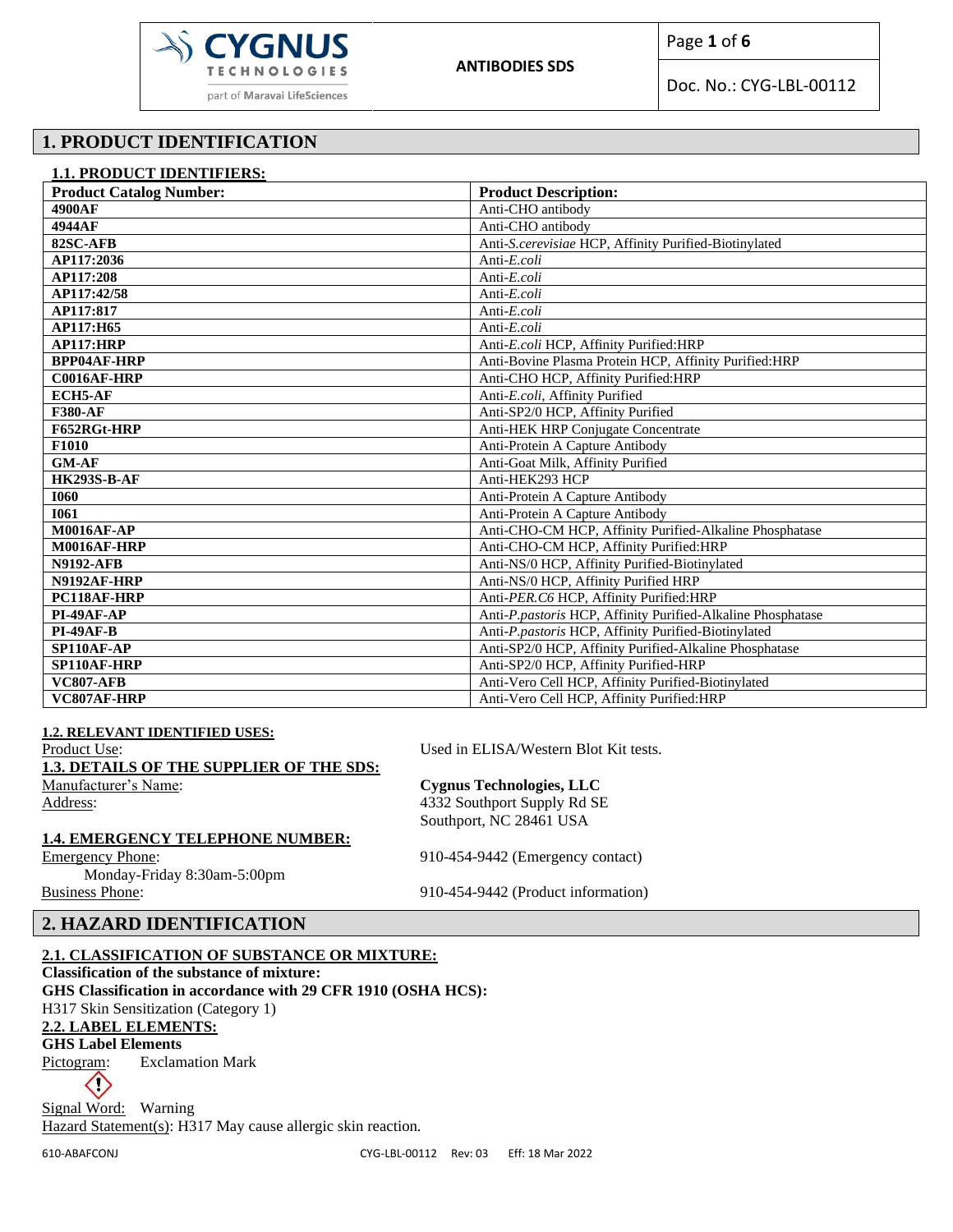

Prevention: P261 Avoid Breathing dust/fume/gas/mist/vapors/spray.

part of Maravai LifeSciences

P272 Contaminated work clothing should not be allowed out of the workplace.

P280 Wear protective gloves/protective clothing/eye protection/face protection.

- Response: P302+P352 If on skin: Wash with plenty of soap and water
- P333+P313 If skin irritation or rash occurs: Get medical advice/attention P321 Specific treatment (See supplemental first aid instruction on this label).

P363 Wash contaminated clothing before reuse.

Disposal: P501 Dispose of contents/container to an approved waste disposal plant.

**2.3. OTHER HAZARDS:** No other hazards known.

# **3. COMPOSITION AND INFORMATION ON INGREDIENTS**

#### **3.1. SUBSTANCE:** N/A **3.2. MIXTURE:**

| <b>HAZARDOUS INGREDIENTS:</b>                                                                                                                                                                                                    | CAS#       | <b>EINECS#</b> | ICSC#        | Amount                                  | <b>Hazard Classification Hazard Code</b> |      |
|----------------------------------------------------------------------------------------------------------------------------------------------------------------------------------------------------------------------------------|------------|----------------|--------------|-----------------------------------------|------------------------------------------|------|
| ProClin <sup>®</sup> 300 Preservative                                                                                                                                                                                            | 55965-84-9 | Not Listed     | 613-167-00-5 | $0.1\% \leq 0.005\%$ active ingredient) | Skin Sens. 1                             | H317 |
| Each of the other components present is nonhazardous or less than the 1 percent concentration cut off limits (0.1% concentration for<br>potential carcinogens, reproductive toxins, respiratory tract sensitizers, and mutagens) |            |                |              |                                         | Not Classified                           | None |
| ProClin <sup>®</sup> 300 is a registered trademark of The Dow Chemical Company ("Dow") or an affiliated company of Dow.                                                                                                          |            |                |              |                                         |                                          |      |

Note: ALL WHMIS required information is included in appropriate sections based on the ANSI Z400.1-2004 format. This product has been classified in accordance with the hazard criteria of the CPR and the SDS contains all the information required by the CPR, EU Directives and the Japanese Industrial Standard *JIS Z 7250: 2000*. See Section 2 for full text of Ingredient Risk Phrases and Safety Phrases.

# **4. FIRST-AID MEASURES**

# **4.1. DESCRIPTION OF FIRST AID MEASURES:**

**General Advice:** Seek medical attention. Show SDS

**EYE CONTACT**: Open victim's eyes while under gentle running water. Use sufficient force to open eyelids. Have victim "roll" eyes, flush for a minimum of 15 minutes. Remove contact lenses, if worn. Seek medical attention if irritation persists.

**SKIN CONTACT:** Wash contacted area with soap and water. Remove exposed or contaminated clothing, taking care not to contaminate eyes. Seek medical attention if irritation develops and persists.

**INHALATION**: If breathed in, move victim to fresh air. If not breathing, give artificial respiration. Seek medical attention.

**INGESTION**: If swallowed, call physician or poison control center for most current information. Do not induce vomiting. Rinse mouth. Take a copy of the label and SDS with the victim to the health professional.

**4.2. MOST IMPORTANT SYMPTOMS/EFFECTS, ACUTE AND DELAYED:** See section 2 and/or section 11.

**4.3. INDICATION OF ANY IMMEDIATE MEDICAL ATTENTION AND SPECIAL TREATMENT NEEDED**: No data available.

# **5. FIRE-FIGHTING MEASURES**

5.1. EXTINGUISHING MEDIA: Water spray, alcohol-resistant foam, dry chemical or carbon dioxide.

**5.2. SPECIFIC HAZARDS ARISING FROM THE MIXTURE**: Carbon oxides, nitrogen oxides, Sulfur oxides, hydrogen

chloride gas.

**5.3. ADVICE FOR FIREFIGHTERS:**

**SPECIAL PROTECTIVE EQUIPMENT AND PRECAUTIONS FOR FIRE-FIGHTERS:** Wear self contained breathing apparatus for firefighting if necessary.

# **6. ACCIDENTAL RELEASE MEASURES**

**6.1. PERSONAL PRECAUTIONS, PROTECTIVE EQUIPMENT AND EMERGENCY PROCEDURES**: Proper protective equipment should be used. Avoid breathing vapors, mist or gas. Ensure adequate ventilation. Evacuate personnel to safe areas Personnel

should be trained for spill response operations.

**6.2. ENVIRONMENTAL PRECAUTIONS:** N/A

**6.3. METHODS AND MATERIALS FOR CONTAINMENT AND CLEANING UP**: Trained personnel following pre-planned procedures should handle non-incidental releases. Absorb spilled material using polypads or other suitable absorbent material. Place all spill residue in an appropriate container and seal. Decontaminate the area thoroughly. Do not mix with wastes from other materials. Dispose of in accordance with applicable Federal, State, and local procedures (see Section 13, Disposal Considerations.)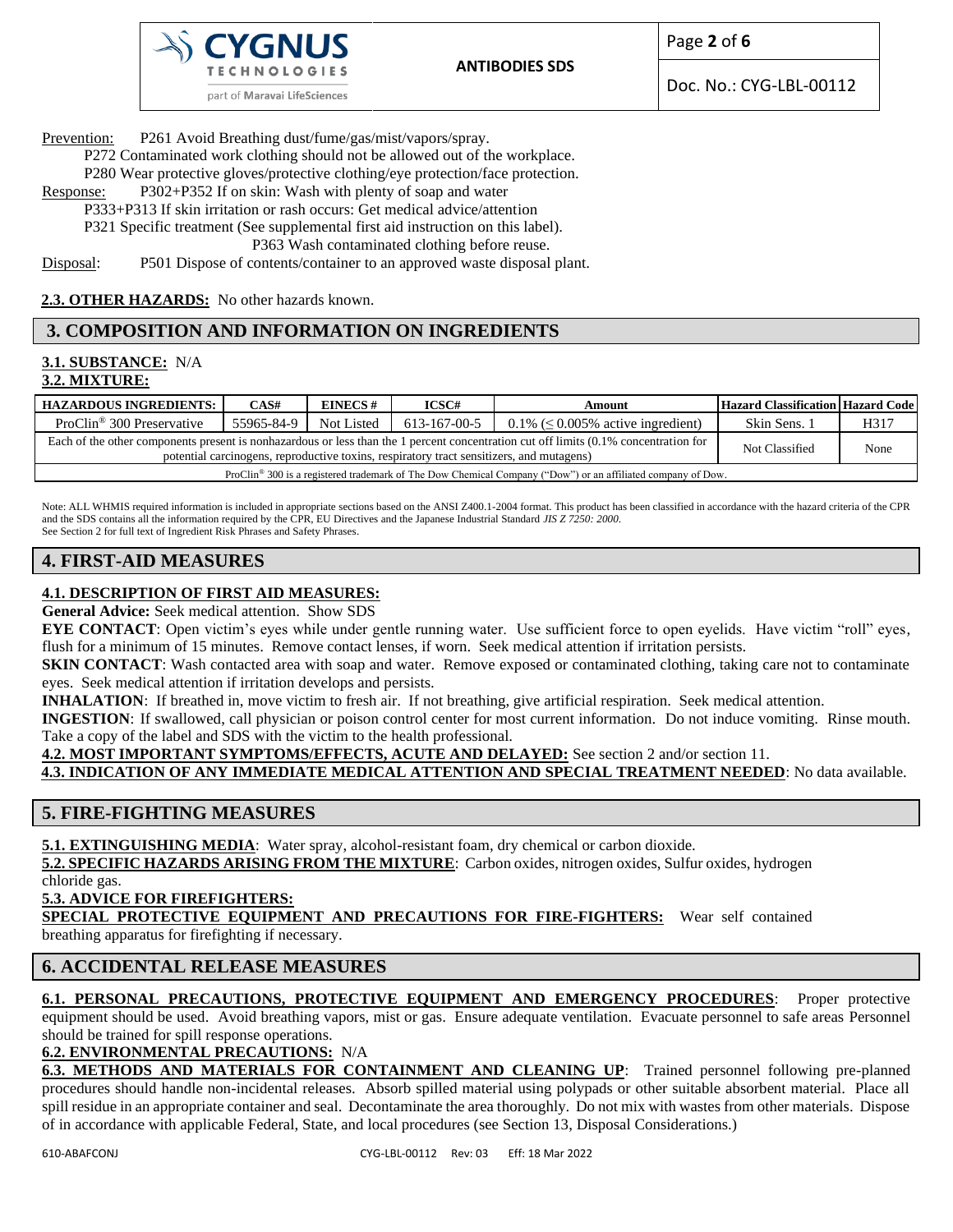

Page **3** of **6**

Doc. No.: CYG-LBL-00112

#### **6.4. REFERENCE TO OTHER SECTIONS: For disposal see section 13.**

### **7. HANDLING AND STORAGE**

**7.1. PRECAUTIONS FOR SAFE HANDLING**: Avoid getting the mixture ON YOU or IN YOU. Wash thoroughly after handling. Do not eat, drink, smoke, or apply cosmetics while using the mixture. Avoid breathing mists or sprays generated by the mixture. Use in a wellventilated location. Remove contaminated clothing immediately.

**7.2. CONDITIONS FOR SAFE STORAGE, INCLUDING ANY INCOMPATIBILITIES**: Store product in properly labeled, closed containers. Protect from physical damage. Keep containers closed when not in use. No incompatibilities known.

**7.3. SPECIFIC END USE(S):** Apart from the issues mentioned in section 1.2 no other specific uses are stipulated.

## **8. EXPOSURE CONTROLS – PERSONAL PROTECTION**

8.1. CONTROL PARAMETERS: Contains no substances with occupational exposure limit values. Please check with competent authority in each country for the most recent limits in place.

#### **8.2. EXPOSURE CONTROLS:**

**8.2.1. APPROPRIATE ENGINEERING CONTROLS**: Handle in accordance with good industrial hygiene and safety practice. Wash hands before breaks and at the end of the workday. Use with adequate ventilation to ensure exposure levels are maintained below the established limits.

*The following information on appropriate Personal Protective Equipment is provided to assist employers in complying with OSHA regulations found in 29 CFR Subpart I (beginning at 1910.132) or equivalent standard of Canada, or standards of EU member states (including EN 149 for respiratory PPE, and EN 166 for face/eye protection,) and those of Japan. Please reference applicable regulations and standards for relevant details.*

#### **8.2.2. PERSONAL PROTECTION EQUIPMENT:**

**RESPIRATORY PROTECTION**: Use only respiratory protection authorized in the U.S. Federal OSHA Respiratory Protection Standard (29 CFR 1910.134,) equivalent U.S. State standards, Canadian CSA Standard Z94.4-93, the European Standard EN149, or EU member states.

**EYE PROTECTION**: Tightly fitting safety goggles or safety glasses with side shields recommended. If necessary, refer to U.S. OSHA 29 CFR 1910.133, Canadian Standards, and the European Standard EN166, Australian Standards, or relevant Japanese Standards.

**SKIN PROTECTION:** Compatible protective gloves recommended. Use proper glove removal technique and ensure outside of glove is not touched. Wash hands after removing gloves. If necessary, refer to U.S. OSHA 29 CFR 1910.138, the European Standard DIN EN 374, the appropriate Standards of Canada, Australian Standards, or relevant Japanese Standards.

**BODY PROTECTION:** Use body protection appropriate for task. The type of protective equipment must be selected according to the concentration and amount of the dangerous substance at the specific workplace. described in U.S. OSHA 29 CFR 1910.136.

**8.2.3. ENVIRONMENTAL EXPOSURE CONTROLS:** N/A

### **9. PHYSICAL and CHEMICAL PROPERTIES**

#### **9.1. INFORMATION ON BASIC PHYSICAL AND CHEMICAL PROPERTIES:**

| <b>APPEARANCE/COLOR:</b>                         | No data available <b>ODOR</b> : |                                                       | No data available |  |  |  |
|--------------------------------------------------|---------------------------------|-------------------------------------------------------|-------------------|--|--|--|
| <b>ODOR THRESHOLD:</b>                           | No data available PH:           |                                                       | No data available |  |  |  |
| <b>MELTING POINT/FREEZING POINT:</b>             |                                 | No data available <b>INITIAL BOILING POINT/RANGE:</b> | No data available |  |  |  |
| <b>FLASH POINT:</b>                              |                                 | No data available EVAPORATION RATE (n-BuAc=1):        | No data available |  |  |  |
| <b>FLAMMABILITY (SOLID/GAS):</b>                 | No data available               | <b>UPPER/LOWER FLAMMABILITY/</b>                      | No data available |  |  |  |
|                                                  |                                 | <b>EXPLOSIVE LIMITS:</b>                              |                   |  |  |  |
| <b>VAPOR PRESSURE:</b>                           | No data available               | <b>VAPOR DENSITY:</b>                                 | No data available |  |  |  |
| <b>RELATIVE DENSITY:</b>                         | No data available               | <b>WATER SOLUBILITY:</b>                              | No data available |  |  |  |
| <b>PARTITION COEFFICIENT:n-octanol/water:</b>    | No data available               | <b>AUTO IGNITION TEMPERATURE:</b>                     | No data available |  |  |  |
| <b>DECOMPOSITION TEMPERATURE:</b>                | No data available               | VISCOSITY:                                            | No data available |  |  |  |
| <b>EXPLOSIVE PROPERTIES:</b>                     | No data available               | <b>OXIDIZING PROPERTIES:</b>                          | No data available |  |  |  |
| 9.2. OTHER SAFETY INFORMATION: No data available |                                 |                                                       |                   |  |  |  |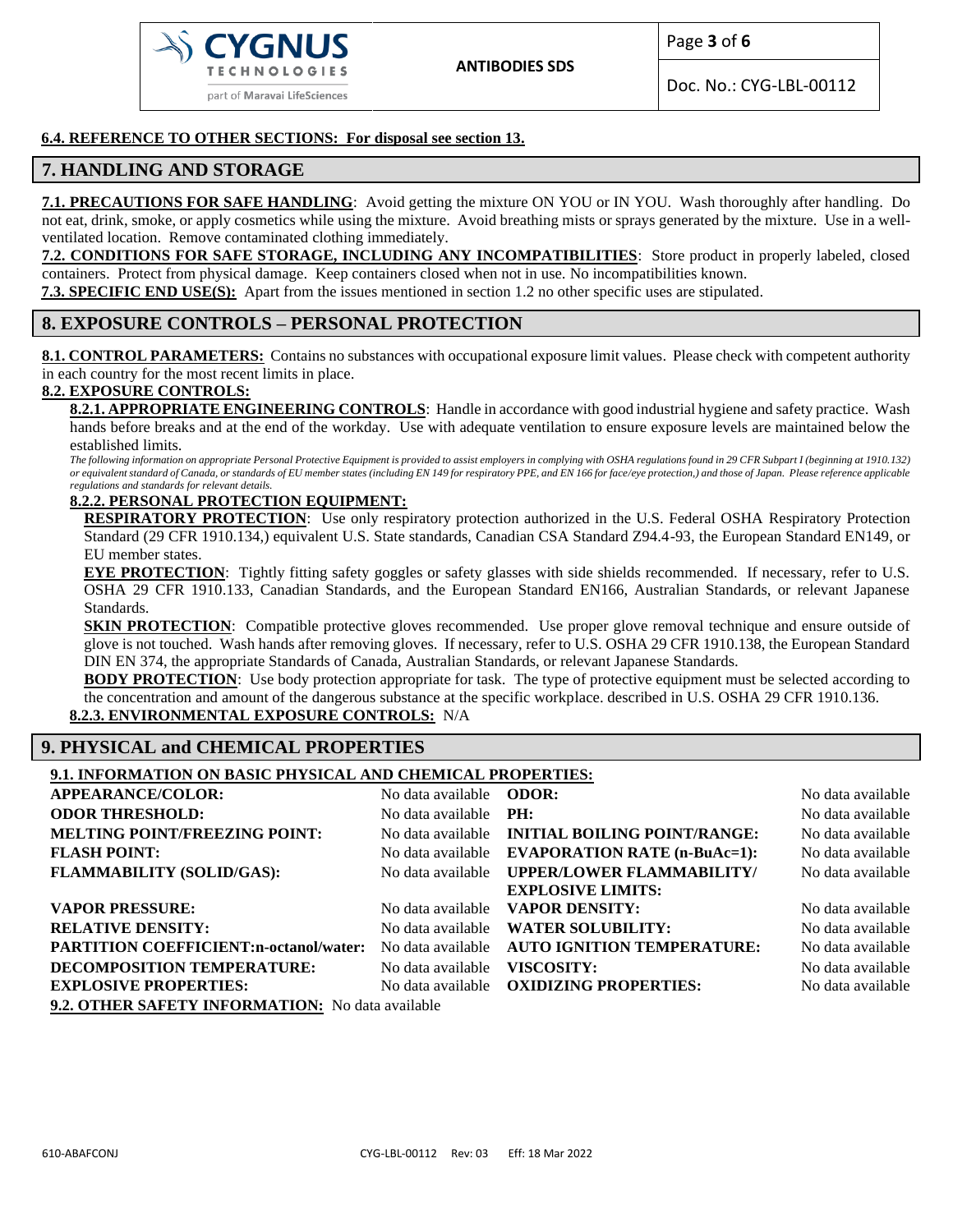

Doc. No.: CYG-LBL-00112

## **10. STABILITY AND REACTIVITY**

**10.1. REACTIVITY:**<br> **10.2. CHEMICAL STABILITY:**<br>
Stable under recon **10.3. POSSIBLE OF HAZARDOUS REACTIONS:** No data available. **10.4. CONDITIONS TO AVOID:** No data available. 10.6. HAZARDOUS DECOMPOSITION PRODUCTS: No data available.

Stable under recommended storage conditions. **10.5. INCOMPATIBLE MATERIALS:** Strong oxidizing agents, Reducing agents, Amines, Mercaptans.

# **11. TOXICOLOGICAL INFORMATION**

**11.1. INFORMATION ON LIKELY ROUTES OF EXPOSURE**: See Section 4 **SYMPTOMS RELATED TO THE PHYSICAL, CHEMICAL AND TOXICOLOGICAL CHARACTERISTICS**: See Section 4. **DELAYED AND IMMEDIATE EFFECTS AND ALSO CHRONIC EFFECTS FROM SHORT AND LONG TERM EXPOSURE**:

**Irritancy of product**: None known.

**Sensitization to the product**: This product is not known to cause human skin or respiratory sensitization.

**Reproductive toxicity information**: Listed below is information concerning the effects of this product and its components on the human reproductive system.

Mutagenicity – The components of this product are not reported to produce mutagenic effects in humans.

Embryotoxicity – The components of this product are not reported to produce embryotoxic effects in humans.

Teratogenicity – The components of this product are not reported to produce teratogenic effects in humans.

Reproductive Toxicity – The components of this kit are not reported to produce reproductive effects in humans.

**NUMERICAL MEASURES OF TOXICITY**: None known

## **CARCINOGENICITY**

NTP Regulated – No IARC Regulated – No OSHA Regulated – No ACGIH Regulated – No

# **12. ECOLOGICAL INFORMATION**

**12.1. TOXICITY**: No data available.

**12.2. PERSISTENCE AND DEGRADABILITY**: No data available.

**12.3. BIOACCUMULATIVE POTENTIAL**: No data available.

12.4. MOBILITY IN SOIL: No data available.

**12.5. RESULTS OF PBT AND vPvB ASSESSMENT:** PBT/vPvB assessment not available as chemical safety assessment not required/not conducted.

**12.6. OTHER ADVERSE EFFECTS**: An environmental hazard cannot be excluded in the event of unprofessional handling or disposal. Very toxic to aquatic life with long lasting effects.

# **13. DISPOSAL CONSIDERATIONS**

**13.1. PREPARING WASTES FOR DISPOSAL**: Waste disposal must be in accordance with appropriate U.S. Federal, State, and local regulations, those of Canada, Australia, EU Members States and Japan.

# **14. TRANSPORTATION INFORMATION**

**14.1. UN Number:** None. **14.2. UN proper shipping Name:** None. **14.3. Transport hazard class(es):** None. **14.4. Packaging group:** None. **14.5. Environmental hazards:** None. **14.6. Special precautions for user:** None. **14.7. Transport in bulk according to Annex II of MARPOL 73/78 and the IBC Code:** None. **US DOT, IATA, IMO, ADR**: **DOT Classification** Non-regulated material.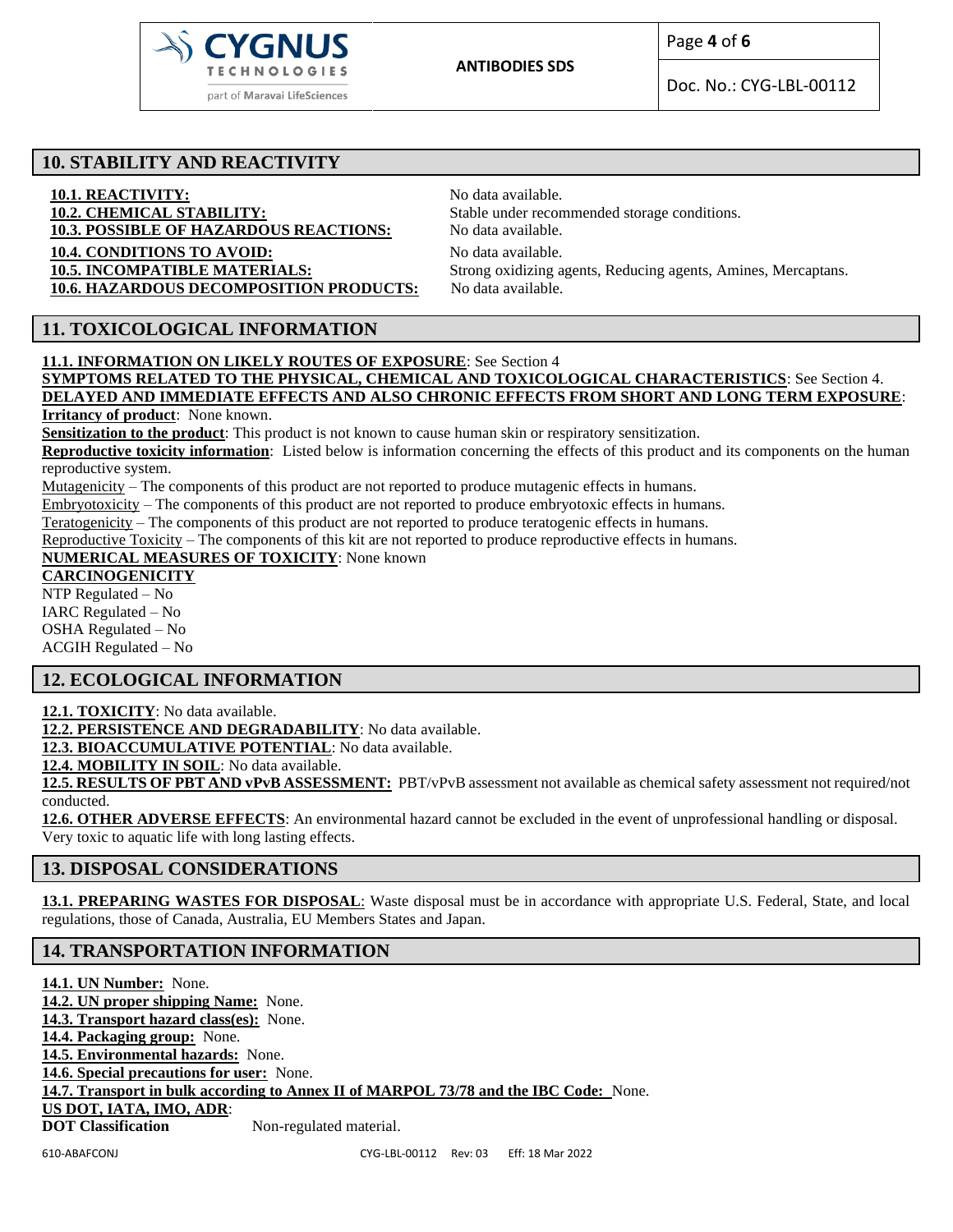

Doc. No.: CYG-LBL-00112

## **DOT Labeling Requirements** None.

**IATA Labeling Requirements** None.

U.S. DEPARTMENT OF TRANSPORTATION (DOT) SHIPPING REGULATIONS: This product is not classified as dangerous goods, per U.S. DOT regulations, under 49 CFR 172.101.

TRANSPORT CANADA, TRANSPORTATION OF DANGEROUS GOODS REGULATIONS: This product is not classified as Dangerous Goods, per regulations of Transport Canada.

INTERNATIONAL AIR TRANSPORT ASSOCIATION (IATA): This product is not classified as Dangerous Goods, by rules of IATA. INTERNATIONAL MARITIME ORGANIZATION (IMO) DESIGNATION: This product is not classified as Dangerous Goods by the International Maritime Organization.

EUROPEAN AGREEMENT CONCERNING THE INTERNATIONAL CARRIAGE OF DANGEROUS GOODS BY ROAD (ADR): This product is not classified by the United Nations Economic Commission for Europe to be dangerous goods.

## **15. REGULATORY INFORMATION**

### **15.1. SPECIFIC SAFETY, HEALTH AND ENVIRONMENTAL REGULATIONS/LEGISLATION: UNITED STATES REGULATIONS**:

**SARA REPORTING REQUIREMENTS:** None

**MARINE POLLUTANT:** This product contains no component listed as a Marine Pollutant under 49 CFR 172.101, Appendix B.

**TSCA** : All components in this product mixture are listed on the USA Toxic Substances Control Act (TSCA) inventory of chemicals or are exempt from listing.

**SARA 311/312**: Acute health: No; Chronic health: No; Fire: No; Reactivity: No

**U.S. CERCLA REPORTABLE QUANTITY (RQ):** None

**U.S. TSCA INVENTORY STATUS** – All of the components of this product are listed in the TSCA Inventory or exempt.

**CALIFORNIA SAFE DRINKING WATER AND TOXIC ENFORCEMENT ACT (PROPOSITION 65):** This product does not contain any component above the 0.1% level which is listed as a California Proposition 65 chemical. Note the chemical identity of some or all components present is confidential business information (trade secret) and is being withheld as permitted by 29CFR1910.1200 (i). **CANADIAN REGULATIONS**:

**CANADIAN DSL/NDSL INVENTORY STAUS:** All of the components of this product are on the DSL Inventory or exempt.

**CANADIAN ENVIRONMENTAL PROTECTION ACT (CEPA) PRIORITIES SUBSTANCES LISTS:** No component of this product is on the CEPA First Priorities Substance Lists.

**CANADIAN WHMIS CLASSIFICATION and SYMBOLS:** Not regulated

### **EUROPEAN ECONOMIC COMMUNITY INFORMATION:**

EU DANGEROUS PREPARATIONS DIRECTIVE (DPD) LABELING AND CLASSIFICATION: This product does not meet the definition of any hazard class, as defined by the European Union Council Directives 67/548/EEC and 1999/445/EC and subsequent Directives. For information on classification under CLP Regulation (EC) 1271/2008, please refer to section 16 (Other Information.) Classification – R43 May cause sensitization by skin contact Risk Phrases –R43 May cause sensitization by skin contact Safety Phrases – S26: In case of contact with eyes, rinse immediately with plenty of water and seek medical advice

#### **AUSTRALIAN INFORMATION FOR PRODUCT**:

**AUSTRALIAN INVENTORY OF CHEMICAL SUBSTANCES (AICS) STATUS:** All components of this product are listed on the AICS or exempt.

**STANDARD FOR THE UNIFORM SCHEDULING OF DRUGS AND POISONS:** Not applicable **JAPANESE INFORMATION FOR PRODUCT**:

**JAPANESE MINISTER OF INTERNATIONAL TRADE AND INDUSTRY (MITI) STATUS:** The components of this product are not listed as Class I Specified Chemical Substances, Class II Specified Chemical Substances, or Designated Chemical Substances by the Japanese MITI.

### **INTERNATIONAL CHEMICAL INVENTORIES**:

Listing of the components on individual country Chemical Inventories is as follows:

Asia-Pac – Listed or exempt

Australian Inventory of Chemical Substances (AICS) – Listed or exempt

Korean Existing Chemicals List (ECL) – Listed or exempt

Japanese Existing National Inventory of Chemical Substances (ENCS) – Listed or exempt

Philippines Inventory of Chemicals and Chemicals Substances (PICCS) – Listed or exempt

Swiss Giftliste List of Toxic Substances - Listed or exempt

U.S. TSCA - Listed or exempt